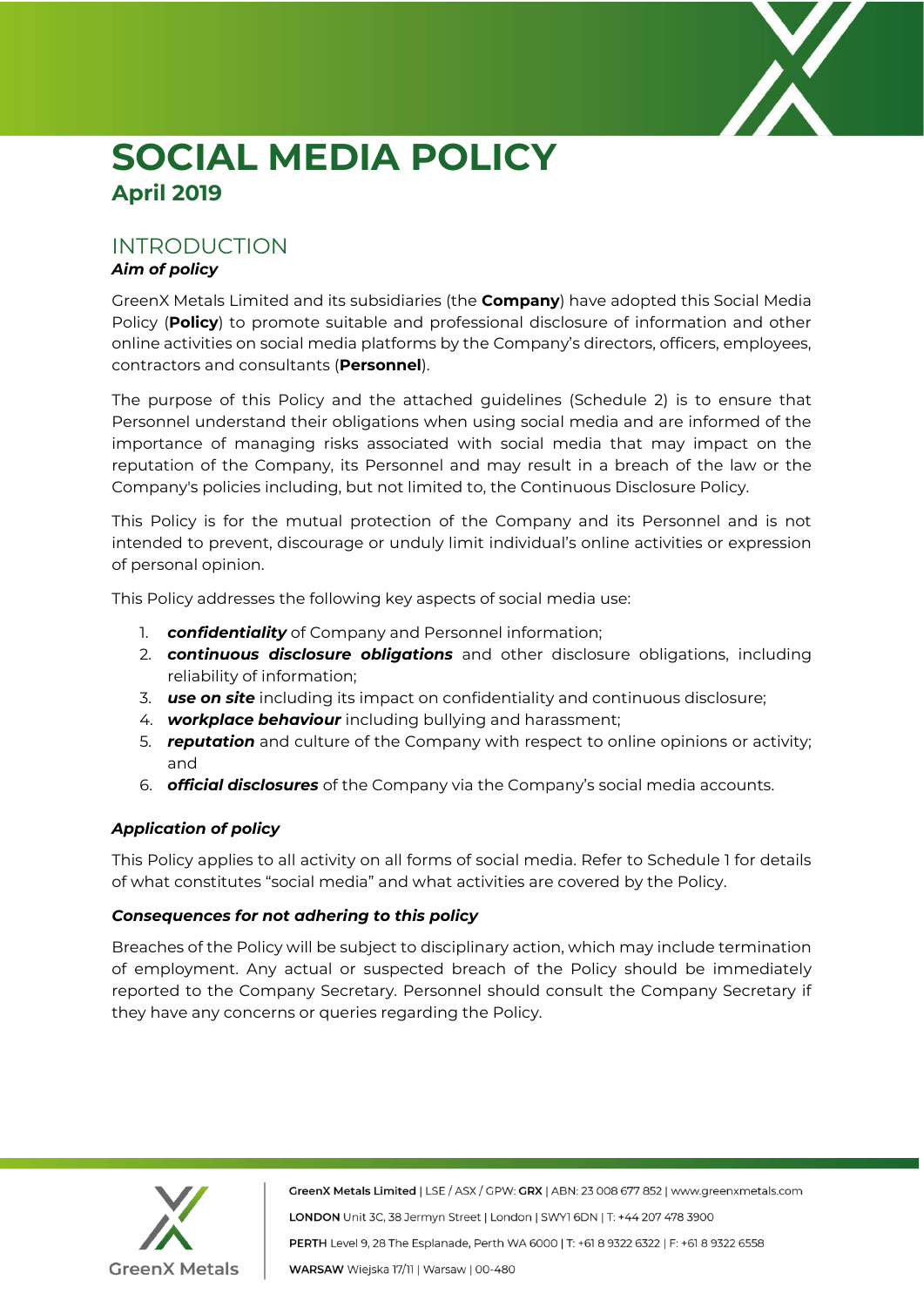

# **POLICY**

#### *Confidentiality and continuous disclosure*

The Company's securities are publicly listed on the Australian Securities Exchange (**ASX**) London Stock Exchange (**LSE**) and Warsaw Stock Exchange (**WSE**). Personnel must ensure that all posts and activity on social media comply with applicable continuous disclosure requirements and with any obligations of confidentiality. In particular, activity on social media must comply with the following principles:

- a. Information which may be material to investors (as detailed in Schedule 1) may only be disclosed on social media platforms if it has first been released on ASX, LSE and WSE (or any other applicable stock exchanges).
- b. Personnel are not to divulge or discuss any confidential or personal information obtained as a result of their position or role with the Company. This includes information regarding the Company's operations, projects, business, prices, financial position, security, or activities.
- c. Personnel must not make posts (including photos) on social media that may be misconstrued or imply an activity, information or an outcome that is not correct or may assist in creating a false or misleading market.
- d. Careful consideration of whether supplemental information is Material and if any uncertainty, Personnel should discuss the supplemental information with the Company Secretary prior to the posting any supplemental information. For example:
	- i. if the Company has announced that a drilling programme has commenced, then posting photos of the drill rigs continuing ordinary drilling activities would be permitted, however photos of the drill core or any other photos that may imply the success or failure of the drill programme are not permitted to be posted until the results of the drilling programme have been announced to the market; or
	- ii. responses to negative posts on social media may require additional disclosure to the market if incorrect information or assertions have created a false or false market (as may be required by ASX for media reports as per ASX LR 3.1A(2) and GN 8, para 5.8).
- e. Personnel may need to consider whether supplemental information is required to ensure the posts are not misleading or incomplete, or suggestive of material information which has not been disclosed (whether true or not).
- f. Comments on general industry trends or the market may only be made when based on a credible source. For example, comments about price movements by a junior mining company are not considered a suitable source, however reference to comments by a major mining company or an expert in price forecasting, will generally be considered a suitable source.

#### *Social media on project site and use during work hours*

The Company believes that all Personnel must undertake a responsible attitude towards the use of social media while working on the project's site. The publishing of any operational or site information may result in the disclosure of confidential information and may result in a breach of the Company's continuous disclosure obligations (discussed above).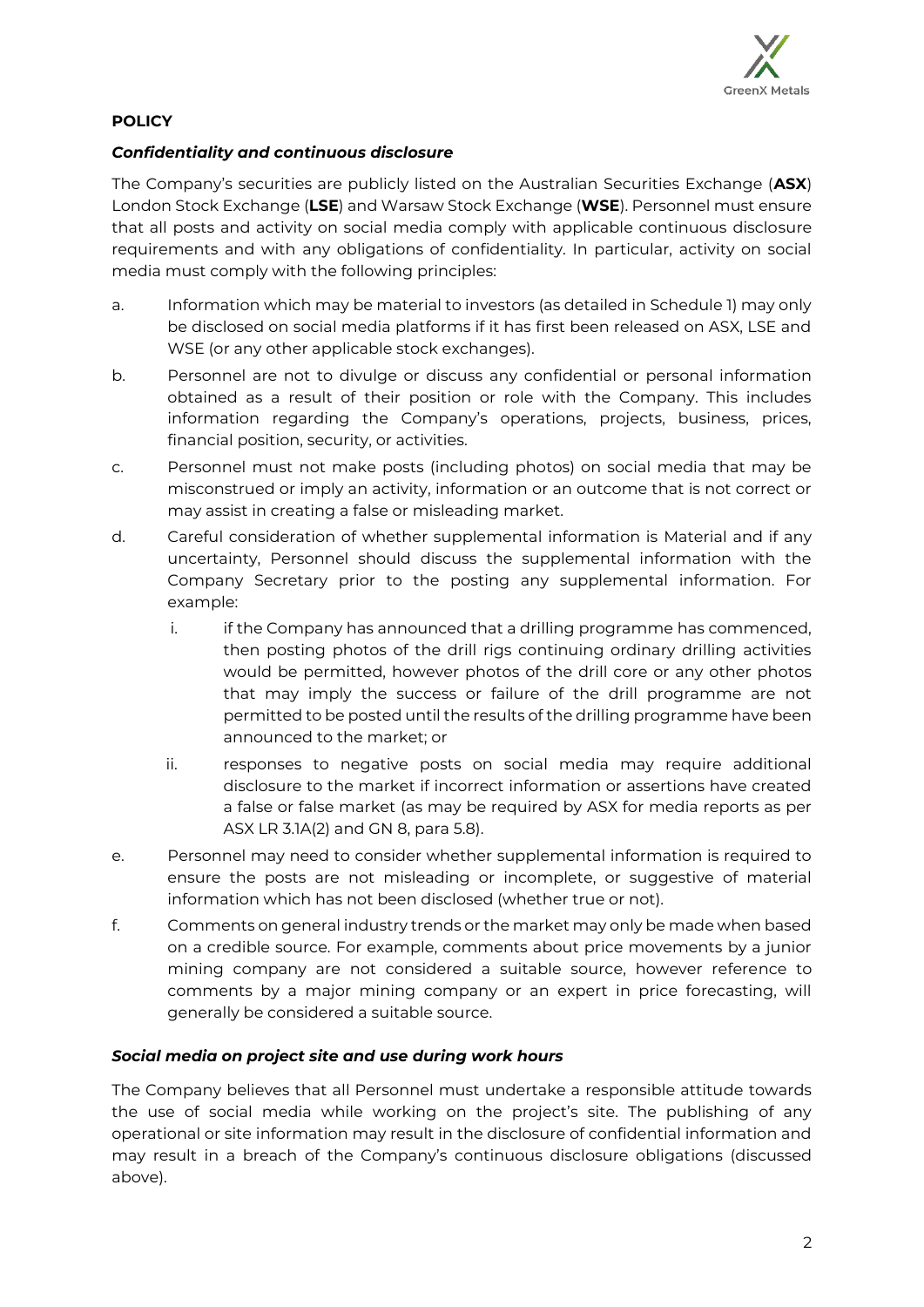

In line with these principles, Personnel are prohibited from:

- a. accessing social media while they are on site and working;
- b. taking photos or videos of the Company's project site and operations; and
- c. posting photos or videos of the Company's project site and operations on any form of social media.

Personnel are only permitted to take photos or videos of project sites and operational activities if required for the proper performance of their duties, or if expressly authorised by senior management.

The Company recognises that Personnel might use social media for communication purposes. Personnel are not absolutely prohibited from accessing social media during working hours or on Company premises (except when on site and working, as outlined above). However, Personnel must limit time using social media to reasonable periods of time for example to respond to a message but not to browse social media, and at appropriate times for example during breaks. Personnel must in all cases ensure that social media activity does not adversely impact their efficiency at work or ability to carry out and complete their duties.

#### *Workplace behaviour*

Bullying and harassment will not be tolerated in the workplace and will not be tolerated where it occurs on social media. This is regardless of whether it occurs on duty or outside of work hours. Personnel are not to post any adverse or critical content about the Company, other Personnel or individuals on social media sites which includes offensive, obscene, bullying, discriminatory, hateful, racist, sexist, abusive, harassing, threatening or defamatory content. Social media activity is covered by other Company policies including the Company's Violence, Bullying and Harassment Policy and the Code of Conduct, and Personnel should refer to those policies for further details on the standard of behaviour expected by the Company.

Where any Personnel post inappropriate material on social media, the Company reserves the right to request it be removed. Personnel are expected to comply with such reasonable requests or disciplinary action may be taken.

Personnel are not to identify any other Personnel or publish personal details or images about them on social media without their permission.

#### *Reputation of the Company and online opinions*

Subject to the requirements of this Polciy, Personnel, as private citizens, may engage in public debate on political or social issues, whether on the radio, the internet, in newspapers, on the television or social media sites. However, in such circumstances Personnel must not:

- a. make comments as a representative of the Company unless authorised to do so (and where applicable, in compliance with the Company's Continuous Disclosure Policy);
- b. identify themselves as a director, officer, employee, contractor or consultant of the Company unless authorised to do so (and where applicable, in compliance with the Company's Continuous Disclosure Policy); or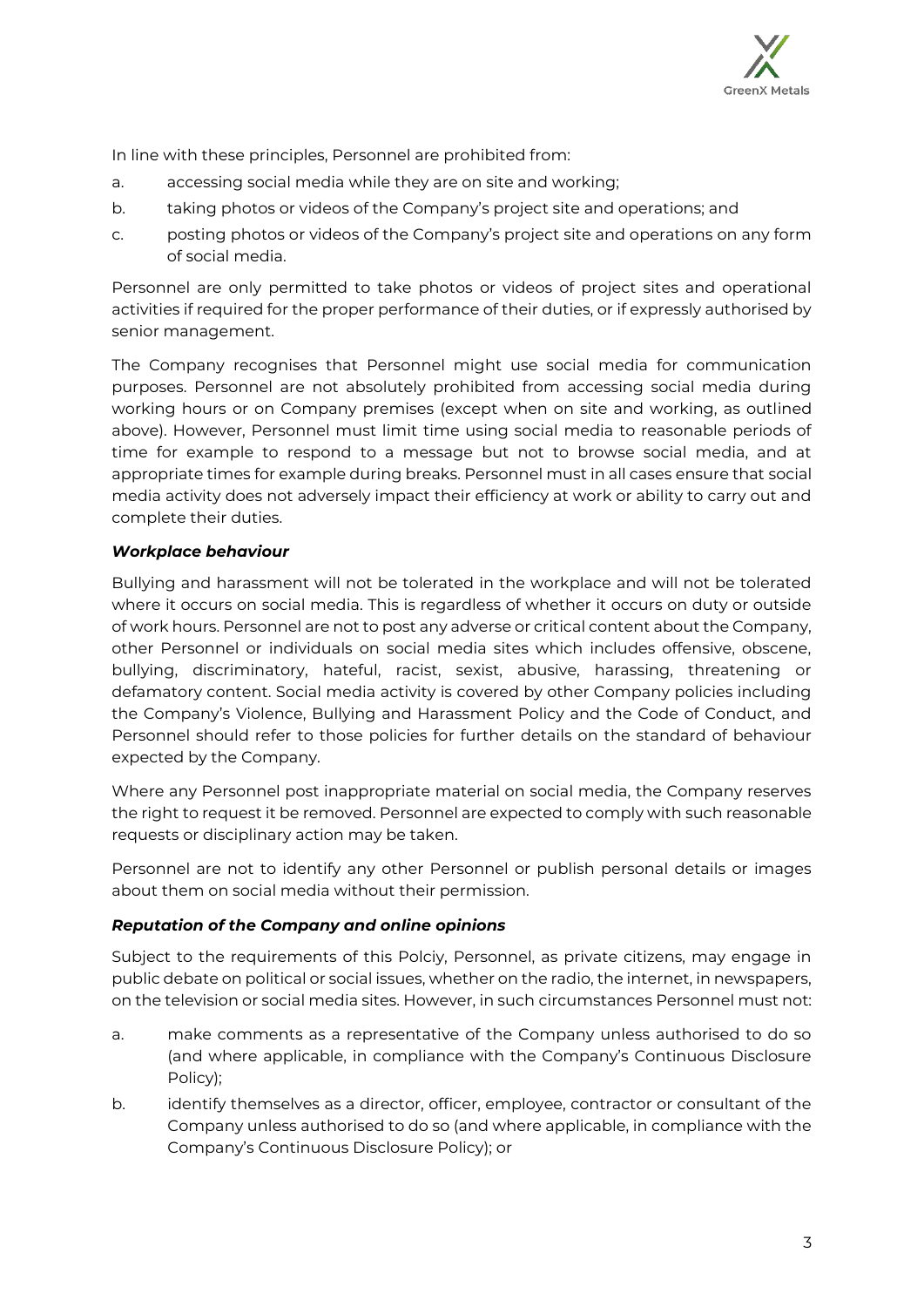

c. make comment, regardless of the connection with the person's duties, that amounts to criticism sufficiently strong or persistent to give rise to a public perception that the person is not prepared to implement or administer the policies of the Company as they relate to their duties.

Personnel who are Directors, Officers or who have an senior official public role for the Company should not engage in public debate as a private citizen on political and/or social issues, whether on the radio, the internet, in newspapers, on the television or social media sites, if their views are contrary to the official position of the Company or may be interpreted as being negative about the Company, its employees, projects or its industry.

# *The Company's social media accounts*

Access to the Company's social media accounts and website is limited to the CEO, Company Secretary, head of social media and those that have been authorised by the CEO or Company Secretary (together, **Authorised Users**). Other Personnel are not permitted to use the Company's social media accounts or publish any information on social media under the Company's name or banner without authorisation.

Authorised Users must ensure that:

- a. Password strength is set at a strong level, consisting of at least eight characters including at least one number, one symbol and one capital letter.
- b. Where possible, two-factor authentication measures are used for accessing the Company's social media accounts and website.
- c. The Company Secretary and the head of social media have the contact details for the website host and have access details (including passwords) for all social media and websites and can immediately edit or remove any post or content if required.
- d. If any social media account is compromised, immediate action is taken to change the passwords on all social media accounts. New passwords must be provided to the Company Secretary and head of social media upon creation.
- e. Should unauthorised access or control of the Company's website occur, the Company Secretary or other Personnel responsible for the website must immediately contact the host of the website to resolve the issue as soon as practicable.

All Personnel must comply with this Policy, including with regards to confidentiality and proper conduct, when interacting with the Company's social media accounts.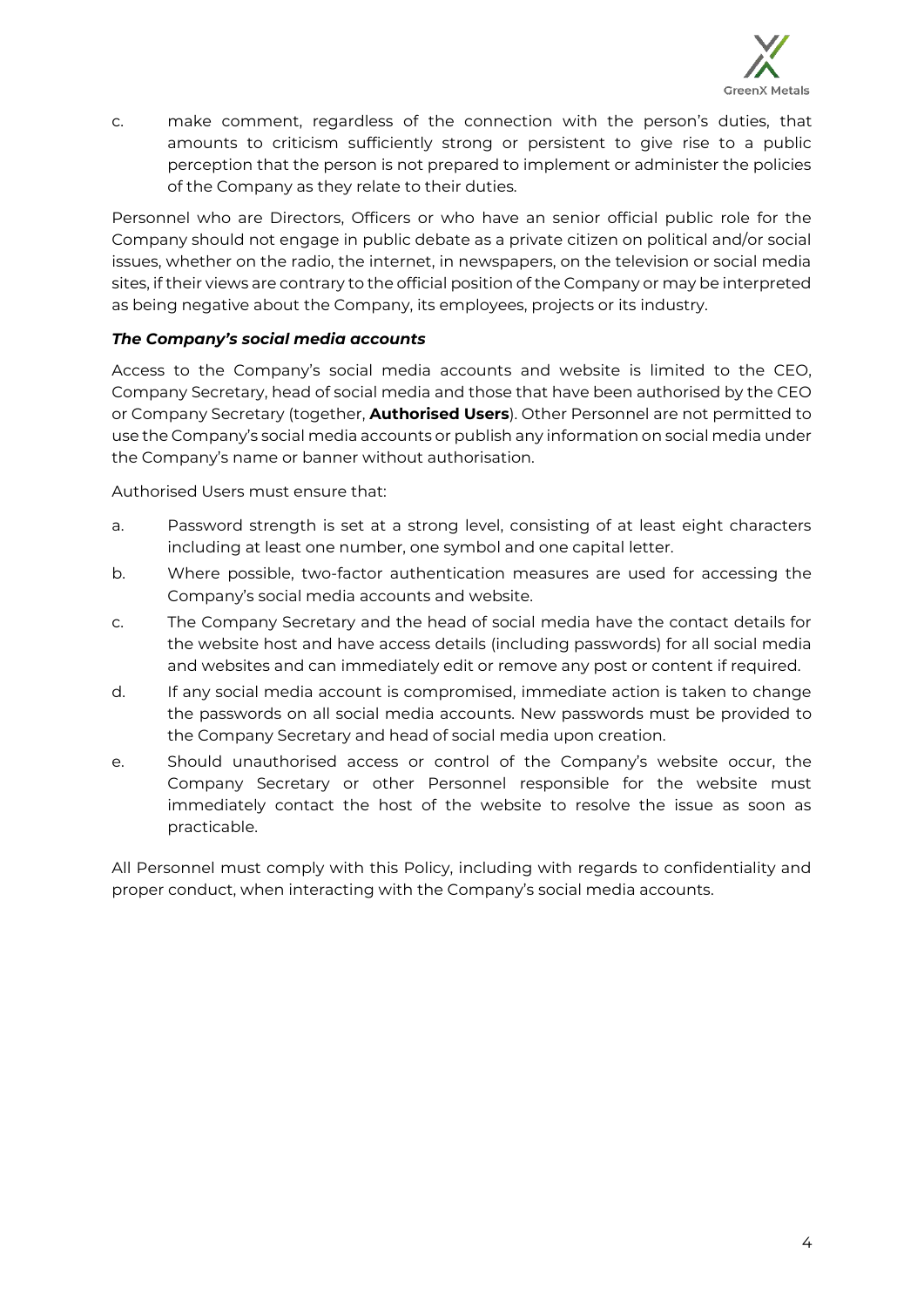

# **Schedule 1 – Key Concepts used in the Social Media Policy**

# *What is social media?*

The Policy uses the term "social media" to cover all forms of current and emerging social platforms and technologies, including but not limited to:

- 1. the internet and Company website;
- 2. social networking platforms such as Facebook;
- 3. professional networking services such as LinkedIn;
- 4. financial or stock exchange forums such as HotCopper;
- 5. video and photo sharing websites such as Instagram and YouTube;
- 6. micro-blogging or communication tools such as Twitter;
- 7. forums and discussion boards;
- 8. online collaborations such as Wikipedia;
- 9. podcasts; and
- 10. blogs including corporate blogs, personal blogs and blogs hosted by traditional media outlets.

The above list is not exhaustive, and the Policy will apply to similar platforms and technologies developed after the date of this Policy.

# *What actions with respect to social media are covered by the policy?*

The Policy applies to all actions made with respect to social media including but not limited to:

- a. posting content, including but not limited to, text, tweets, audio, video, photos, maps, technical figures and diagrams;
- b. sharing, reposting, retweeting or commenting on other posts;
- c. likes, dislikes, upvotes, downvotes and use of emoticons or reactions;
- d. forwarding content; and
- e. following or unfollowing individuals, organisations or other pages.

The Policy applies whether or not the action was taken during work hours and whether or not from a Company device.

#### *What is "material information" in the context of confidentiality and continuous disclosure?*

For the purposes of the ASX Listing Rules, the Company must disclose to ASX any information concerning it that a reasonable person would expect to have a material effect on the price or value of the Company's securities ("**material information**"). Pursuant to the *Corporations Act 2001* (Cth), information has a material effect on the price or value of securities if it may influence persons who commonly acquire securities in deciding whether or not to acquire or dispose of the securities.

If Personnel are unsure whether information regarding the Company is material information, they must refrain from disclosing that information on social media (or otherwise) and should consult the Company Secretary as to the appropriate course of action.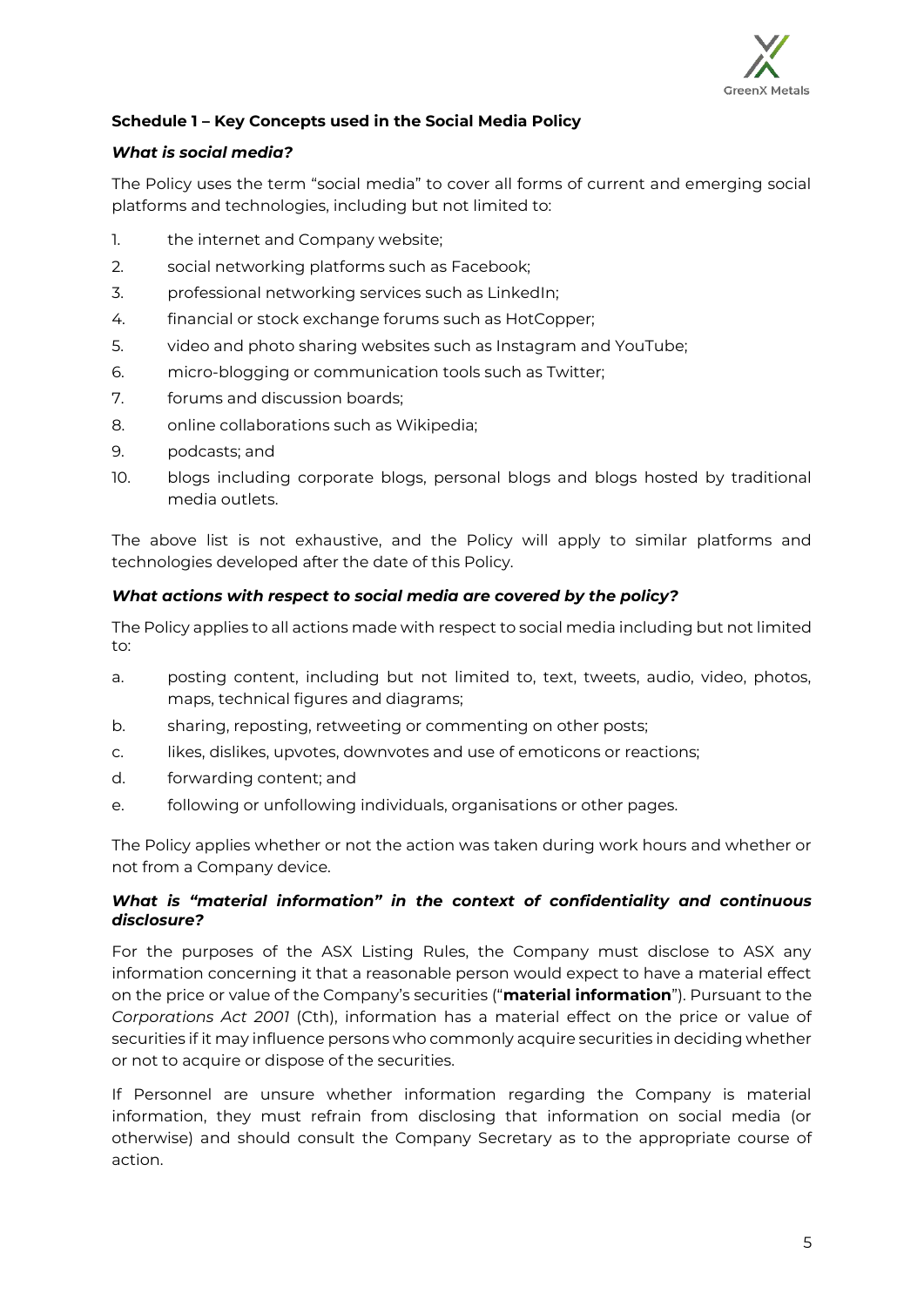

# **Schedule 2 – Social Media Guidelines**

These guidelines aim to assist Personnel in determining appropriate conduct when using social media and to identify risks and traps that may arise with social media use. These guidelines are not intended to cover every situation or identify all risks, and Personnel must exercise their judgement or discuss matters with the Company Secretary if unsure.

#### *Privacy and security*

- 1. Check account and privacy settings to ensure you know who can view your posts on social media platforms.
- 2. Be aware that even private posts may be screenshotted, forwarded or become public.
- 3. Be aware that what is published may be public for a long time and full deletion may not be possible as even deleted information may be stored on platform back-ups and search engines such as Google.
- 4. Choose strong and unique passwords for your social media accounts and ensure they are different to the password used to access your Company account.
- 5. Use your Company email address to register for a site where you are representing the Company in a professional capacity but use your personal email address for other sites.

#### *Damage to reputation*

- 6. Be aware that representing the Company or your co-workers in a negative light, or making disparaging remarks, could be damaging to the Company's brand and reputation or may breach the Violence, Bullying and Harassment Policy. Such behaviour may also be damaging to your reputation.
- 7. Do not state or imply that the Company endorses your personal views unless expressly authorised to do so.
- 8. Avoid unnecessary or unproductive arguments on social media relating to the Company or its Personnel and react calmly to any criticism. Before responding to negative comments on social media it is a good idea to take time to reconsider the content before posting and, where appropriate, seek proper authorisation.
- 9. Disagreements or differences of opinion may be unavoidable however communications should always be kept respectful.
- 10. Do not react offensively when facing a negative reaction to what has been posted, or where misrepresentations are made about the Company through third party social media. Unnecessary or unproductive controversy may result in negative consequences for the Company and its Personnel.
- 11. The Company's social media sites should only follow, contain links to, comment on or like (or dislike) appropriate third party websites. These third party should be reviewed regularly for any social and/or commercial content which is not appropriate for the Company to be associated with.

#### *Third party comments, publications & posts*

12. ASX and other regulatory bodies generally view any form of endorsement, share, repost, comment, like or links to information as a publication by the Company.